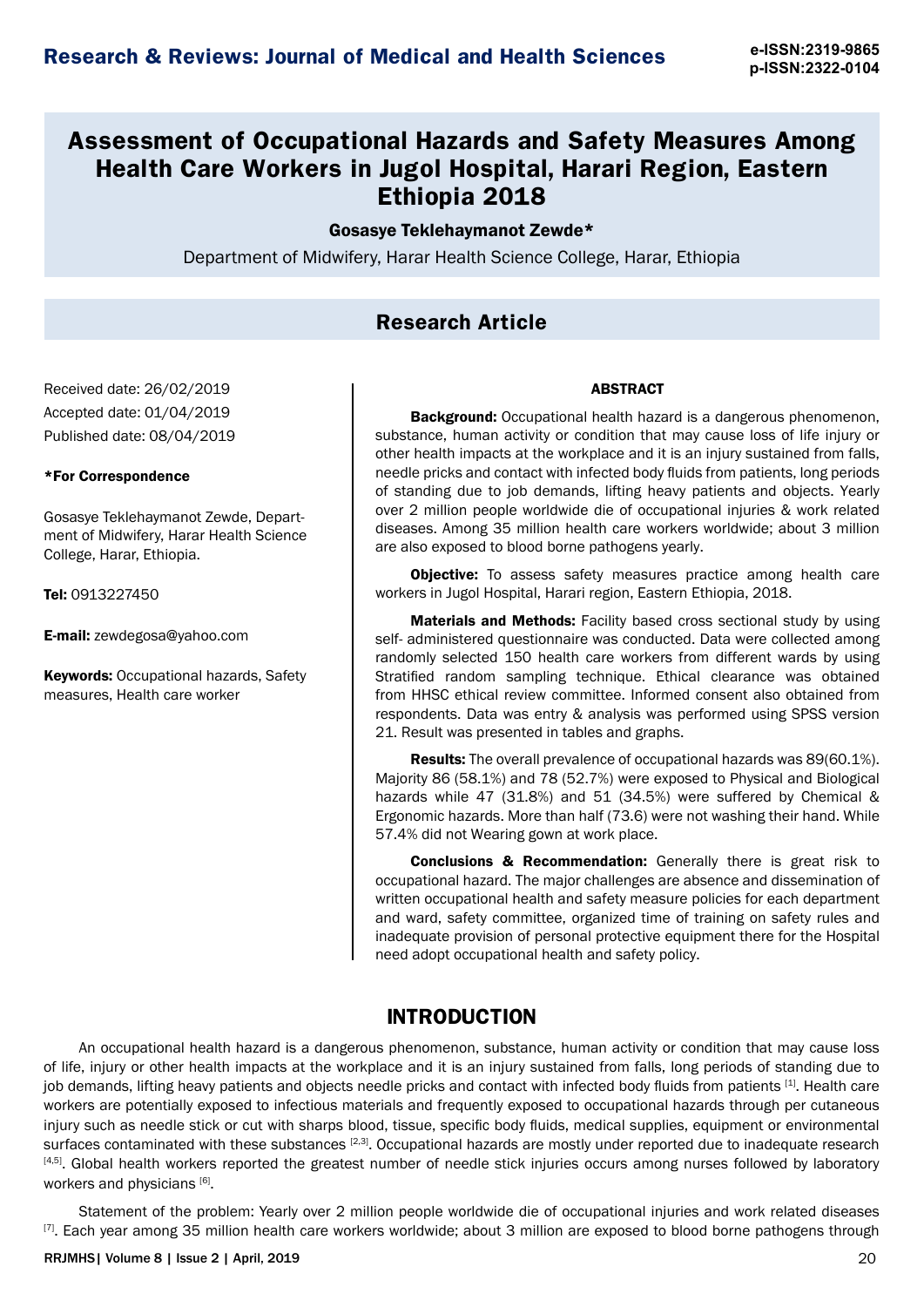per cutaneous route due to occupational accidents [8]. The International Labor Organization (ILO) estimates that over 350,000 casualties and over 2 million work related deaths each year all attributable to occupational hazards [9]. Occupational Safety and Health Administration (OSHA, 2012) estimates that 5.6 million health care workers working in health care institutions are at high risk of exposure to blood borne pathogens including; HIV,HBV,HCV and other potentially infectious materials [10]. In sub-Saharan Africa the fatality rate per 100,000 health care workers is 21 and the accident rate 16,000.This means that each year 54,000 workers die and 42 million work related accident take place that cause at least 3 days absence from work [11]. Ethiopia is categorized among under developed countries and do not have much data on health and safety. Assessment made by federal civil service agency describes in 2008 G.C that 14 males and 8 females died, 7 males and 8 females discharged from work due to disability and 6 males and 27 females transferred to other jobs due to various work place injuries [12].

Significance of the study: There is no sufficient data in the study area regarding the topics there for the finding of this study will be helpful to provide the regional Health office, Hospital administration and other stakeholders and for health care workers with valuable information to design appropriate targeted innervations that will effectively address the problem of occupational hazards. The study will provide information for health care workers to prevent themselves from occupational hazards and also it will be used as baseline data for other researchers.

#### **OBJECTIVE OF THE STUDY**

General objective: Assessment of occupational hazards and safety measures among health care workers in Jugol hospital, Harari region, Eastern Ethiopia 2018 G.C.

Specific objective:

- 1. To assess occupational hazard exposures among health care workers in Jugol hospital, Harari region, eastern Ethiopia2018 G.C.
- 2. To assess safety measures practice among health care workers in Jugol hospital, Harari region, eastern Ethiopia.

### **MATERIALS AND METHODS**

Study area and study period: The study was conducted in Jugol hospital Eastern Ethiopia, which was found in Harar Region 526 kilometer far from the capital city of Ethiopia. It is a regional Hospital which was established in 1902 G.C and it provide serves for more than for 500,000 populations. In the hospital 355 staffs (211 qualified health care workers and 144 supportive staffs) 125 beds and 20 different wards was available. The study was conducted from January 12-26, 2018 G.C.

**Study design:** Facility based cross sectional study was employed.

Source population: All health care workers in Jugol.

Study population: Data were collected from randomly selected 150 Health care workers from different ward.

Sample size: Sample size was determined by using single population proportion formula with the prevalence of occupationally exposed health care workers 47% by research done at Jimma 5% marginal error and 95% confidence level [13]. Where z stands for normal variable confidence interval 95%=1.96.

p=prevalence (47%) (44)

q=1-p=1-0.47=0.53

n=the desired sample size

d=the margin of sampling error (5%)

Therefore, using the formula n become,

$$
n = \frac{(1.96)^{2} (0.47)(0.53)}{(0.05)^{2}}
$$
  
 
$$
n = \frac{(0.05)^{2}}{1 + ni}
$$

n=382

Correction formula was used to reduce the sample size,

$$
nf = \frac{ni}{1 + ni / N}
$$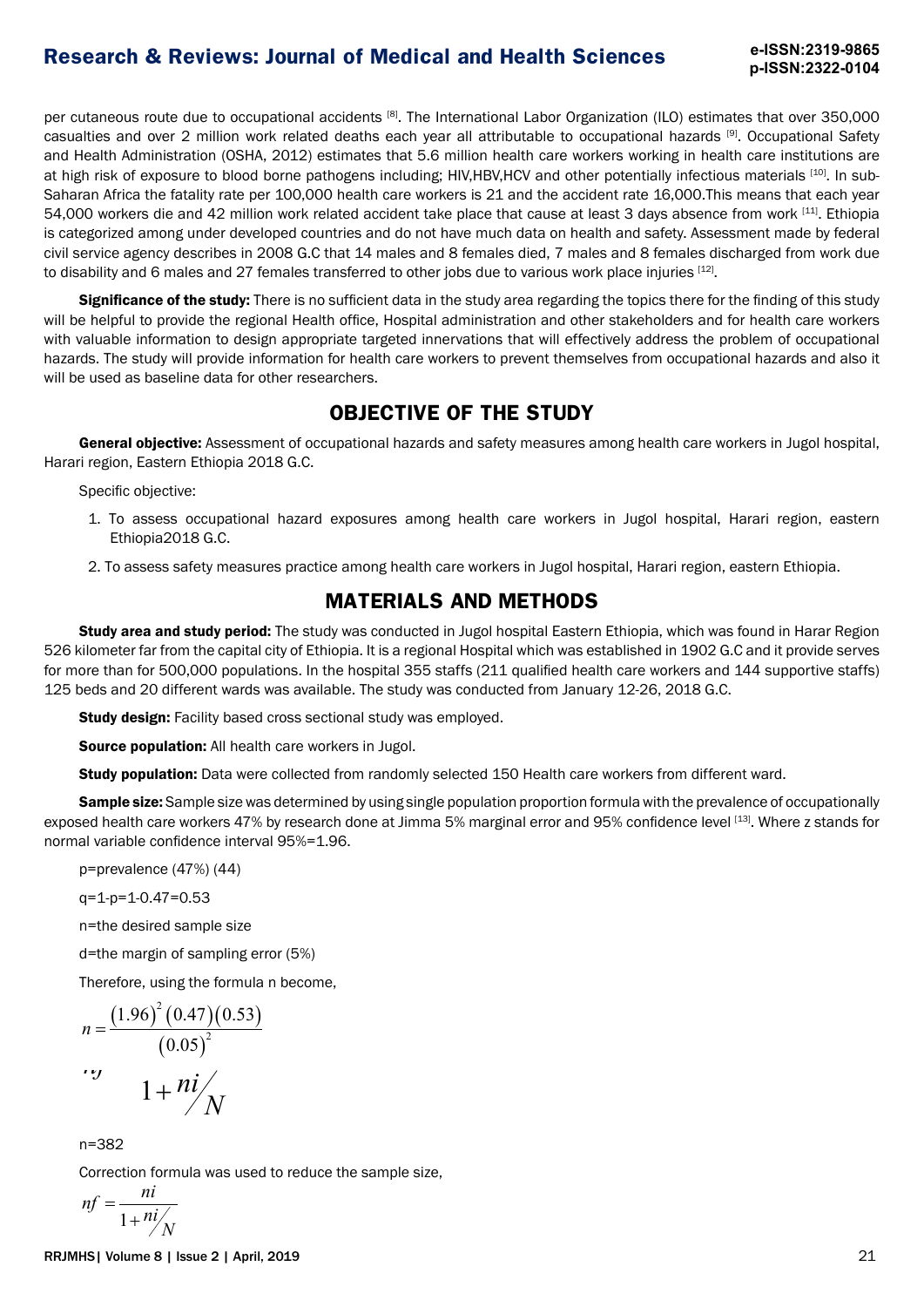nf= final sample size

ni =standard sample size

N= total sample taken

So we use this formula due to our total population is less than 10,000.

$$
nf = \frac{ni}{1 + ni / N}
$$
  

$$
nf = \frac{382}{1 + 382 / 211} = 136
$$

By adding 10% of sample size for non-response rate,

136+14=150

nf=150 so the final sample size becomes 150

Sampling techniques: The sample was proportionally allocated for different wards based on the number of available functional staffs (Figure 1).



Figure 1. Schematic presentation of sampling technique on health care workers of Jugol Hospital, 2018 G.C.

$$
n_j = \frac{n}{N} N_j
$$

Where;  $\boldsymbol{\mathsf n}_{_{\!j}}$  is sample size of the jth stratum

 $N_j$  is population size of the jth stratum

 $n = n1 + n2 + ... + nk$  is the total sample size

 $N = N1 + N2 + ... + Nk$  is the total population size

#### **VARIABLES OF THE STUDY**

Dependent variables: Occupational hazards and safety measure Independent variable - Socio demographic (Age, Sex, Educational status, Professional status) Work experience, Training taken.

Data collection tolls & method: Before actual data collection, the questionnaire was prepared in English version and Interview was conducted.

**Data quality assurance:** To assure the quality of the data, properly design data collection instrument was developed and pre-tested in 5% of Health Care Workers was done in Hiwot Fana Specialized University Hospital and Correction was done based on the findings. Training was given for data collector's supervisor and data entry clerks prior to the study. The collected data were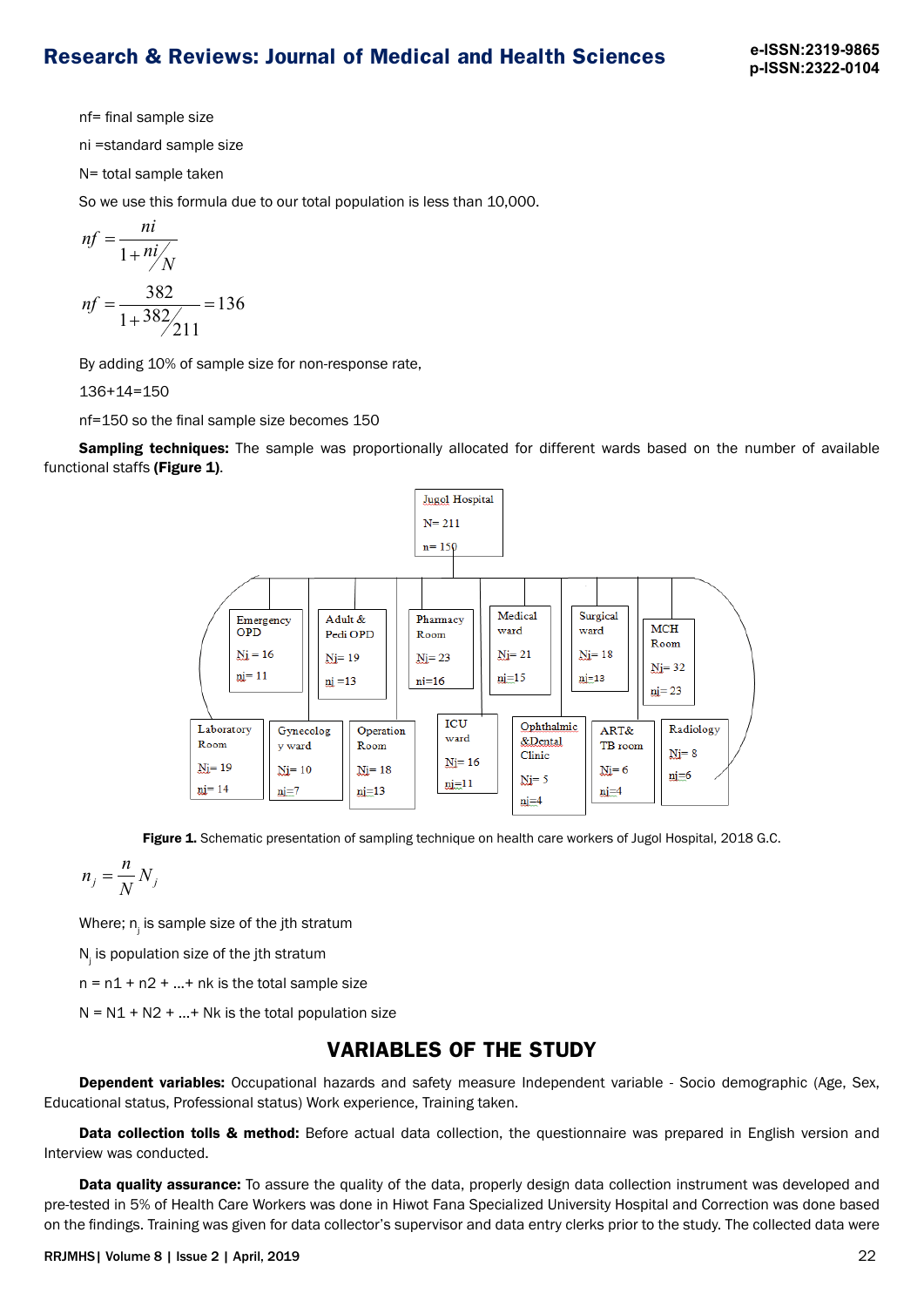reviewed for completeness, consistency and legibility on daily based. Supervision was frequently made by 4 supervisors together with the principal investigator.

Data processing and analysis: Epi-Data version 3.1 and SPSS version 21 were used for data entry and analysis. The univariate analysis such as proportions, percentages, ratios, frequency distributions and appropriate graphic presentations as well as measures of central tendency and measures of dispersion were made. Data was presented in frequency, percentages, tables and graphs.

Ethical consideration: Ethical clearance was obtained from Harar Health Science College Ethical Review Committee before conducting the research. Permission was obtained from study institution. All the participants were informed the purpose, advantages and disadvantages, and their right to be involved or not. Informed consent was obtained from study participants. Confidentiality was maintained by avoiding names and other personal identification.

### **OPERATIONAL DEFINITIONS**

Biological hazards: Are hazards caused when blood, Splash and other body fluid contact with individual's body.

Chemical hazard: Injury due to chemical substance.

Ergonomic hazard: Harm or injury due to work position.

**Occupational hazard:** Harm or injury and any damage due to work.

**Physical hazard:** Is a damage or injury on physical part of health care worker.

Psychological hazard: Is a mental hazard due to stress, discomfort and work dissatisfaction.

## **RESULTS**

Socio demographic characteristics of the respondents: From 150 study participant 148 healths professional were interviewed which makes response rate 98.7%. Half of the respondent 74 (50%) were male and majority of the respondent were between the age group 26-35 (54.7%) with mean age of 32.14 and standard deviation of (SD  $\pm$  9.665). Pertaining to professional qualifications majority and the least number of study participants were nurses 90 (60.8%) and health officers 1 (0.7%) (Table 1).

Table 1. Socio demographic characteristic of health care workers in Jugol hospital, 2018.

| S.No           | <b>Variable</b>       | <b>Characteristics</b>       | <b>Number</b>             | Percentage |
|----------------|-----------------------|------------------------------|---------------------------|------------|
| $\mathbf{1}$   |                       | $25$                         | 31                        | 21         |
|                |                       | 26-35                        | 81                        | 54.7       |
|                | Age (year)            | 36-45                        | 16                        | 10.8       |
|                |                       | 46-55                        | $12$                      | 8.1        |
|                |                       | $>56$                        | 8                         | 5.4        |
| $\overline{2}$ | Sex                   | Male                         | 74                        | 50         |
|                |                       | Female                       | 74                        | 50         |
|                | Religion              | Orthodox                     | 68                        | 45.9       |
| 3              |                       | Protestant                   | 16                        | 10.8       |
|                |                       | <b>Muslim</b>                | 63                        | 42.6       |
|                |                       | Other                        | $\mathbf{1}$              | 0.7        |
|                | <b>Marital status</b> | Single                       | 62                        | 41.9       |
| $\overline{4}$ |                       | Married                      | 82                        | 55.4       |
|                |                       | <b>Divorced</b>              | 3                         | 2.0        |
|                |                       | Widowed                      | $\mathbf{1}$              | 0.7        |
| 5              | Professional status   | Physician                    | 22                        | 14.9       |
|                |                       | <b>Nurse</b>                 | 90                        | 60.8       |
|                |                       | Pharmacy                     | 12                        | 8.1        |
|                |                       | <b>Medical Lab</b>           | 14                        | 9.5        |
|                |                       | Radiographer and radiologist | $\ensuremath{\mathsf{3}}$ | 2.0        |
|                |                       | Health officer               | $\mathbf{1}$              | 0.7        |
|                |                       | Anesthesia                   | 6                         | 4          |

**Occupational hazards:** The Overall prevalence of occupational hazard on this study was 89 (60.1%), among this: physical hazard 86 (58.1%), biological hazard 78 (52.7%), psychological 75 (50.7%), Ergonomic hazard 51 (34.5%) and Chemical hazard 47 (31.8%) accounts respectively.

Respondents were stated different reason for having accidents. 45 professional were because of low provision of adequate protective clothing and equipment, 26 due to of lack of training on occupational hazard and safety measure and 31 were due to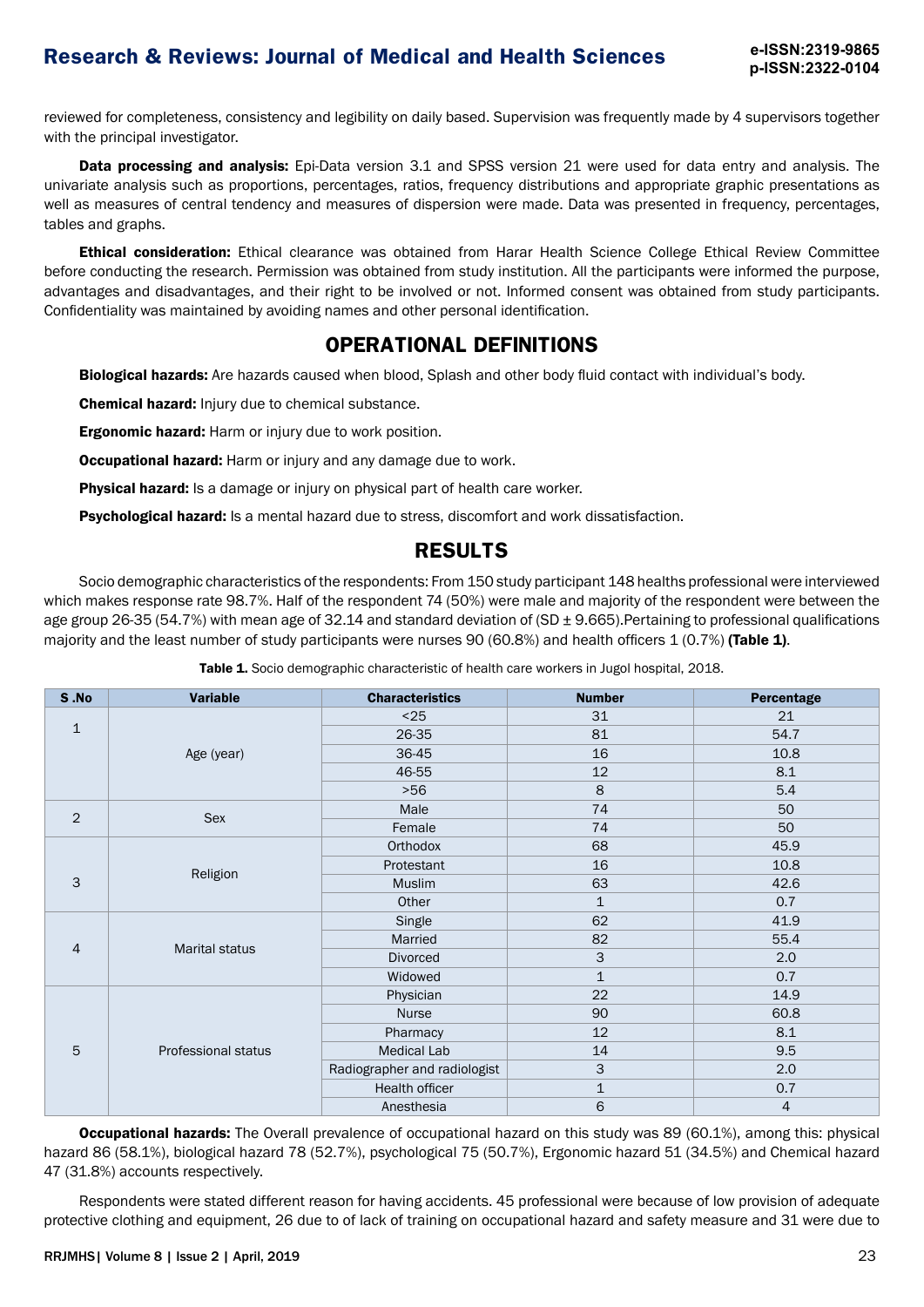ignorance on health and safety matters. 3 of health care workers develop Pulmonary TB because of the exposure to respiratory secretion, 11 of them exposed to other health problems like fungal skin infection, respiratory infection and others, but they do not have the history of HIV, HBV and HCV because of exposure.

**Biological hazards:** Regarding biological the highest and the least exposure were blood 51 (34.5%) and infected skin lesion 8 (5.4%) (Table 2).

|      | <b>Biological hazard</b> | <b>Exposure status</b> |                |               |                |  |  |
|------|--------------------------|------------------------|----------------|---------------|----------------|--|--|
| S.No |                          | <b>Yes</b>             |                | <b>No</b>     |                |  |  |
|      |                          | <b>Number</b>          | <b>Percent</b> | <b>Number</b> | <b>Percent</b> |  |  |
|      | <b>Blood</b>             | 51                     | 34.5           | 97            | 65.5           |  |  |
| 2    | <b>Body Fluid</b>        | 33                     | 22.3           | 115           | 77.7           |  |  |
| 3    | Respiratory secretion    | 14                     | 9.5            | 134           | 90.5           |  |  |
| 4    | Infected skin lesion     | 8                      | 5.4            | 140           | 94.6           |  |  |
| 5    | Urine/stool              | 18                     | 12.2           | 130           | 87.8           |  |  |

Table 2. Exposure of Biological Hazard in Jugol hospital among health care workers, 2018.

Physical Hazard: Among different type of physical hazard the most common one were sharp material related injury 80 (54.1%) followed by cut and wound 21 (14.2%) (Table 3).

|                | <b>Physical hazard</b>        | <b>Exposure status</b> |                |               |                |  |
|----------------|-------------------------------|------------------------|----------------|---------------|----------------|--|
| S.No           |                               | <b>Yes</b>             |                | <b>No</b>     |                |  |
|                |                               | <b>Number</b>          | <b>Percent</b> | <b>Number</b> | <b>Percent</b> |  |
|                | <b>Physical Hazard</b>        | 86                     | 58.1           | 62            | 41.9           |  |
| 2              | Sharp material related injury | 80                     | 54.1           | 68            | 45.9           |  |
| 3              | Cut and wound                 | 21                     | 14.2           | 115           | 77.7           |  |
| $\overline{4}$ | Broken bone or fracture       |                        | 2.7            | 134           | 90.5           |  |
| 5              | <b>Burn</b>                   |                        | 1.4            | 140           | 94.6           |  |

Chemical hazards: The most common physical hazard was exposed to disinfectants 15.5% and the least exposure was contact with sterilizing agents.

Ergonomic hazard: Of 148 study participants 57 (38.5%) of health care workers were suffered from ergonomic hazards, due to sprain and strain, visualizing, sitting and standing for long period of time while the rest 91 (61.5%) where had not (Figure 2).



Figure 2. Exposure of health care workers to ergonomic hazards in Jugol Hospital 2018 G.C.

Psychological hazard: Out of 148 study participants interviewed on current occupational health and safety measures majority of health workers were 58 (39.19%) dissatisfied (Figure 3).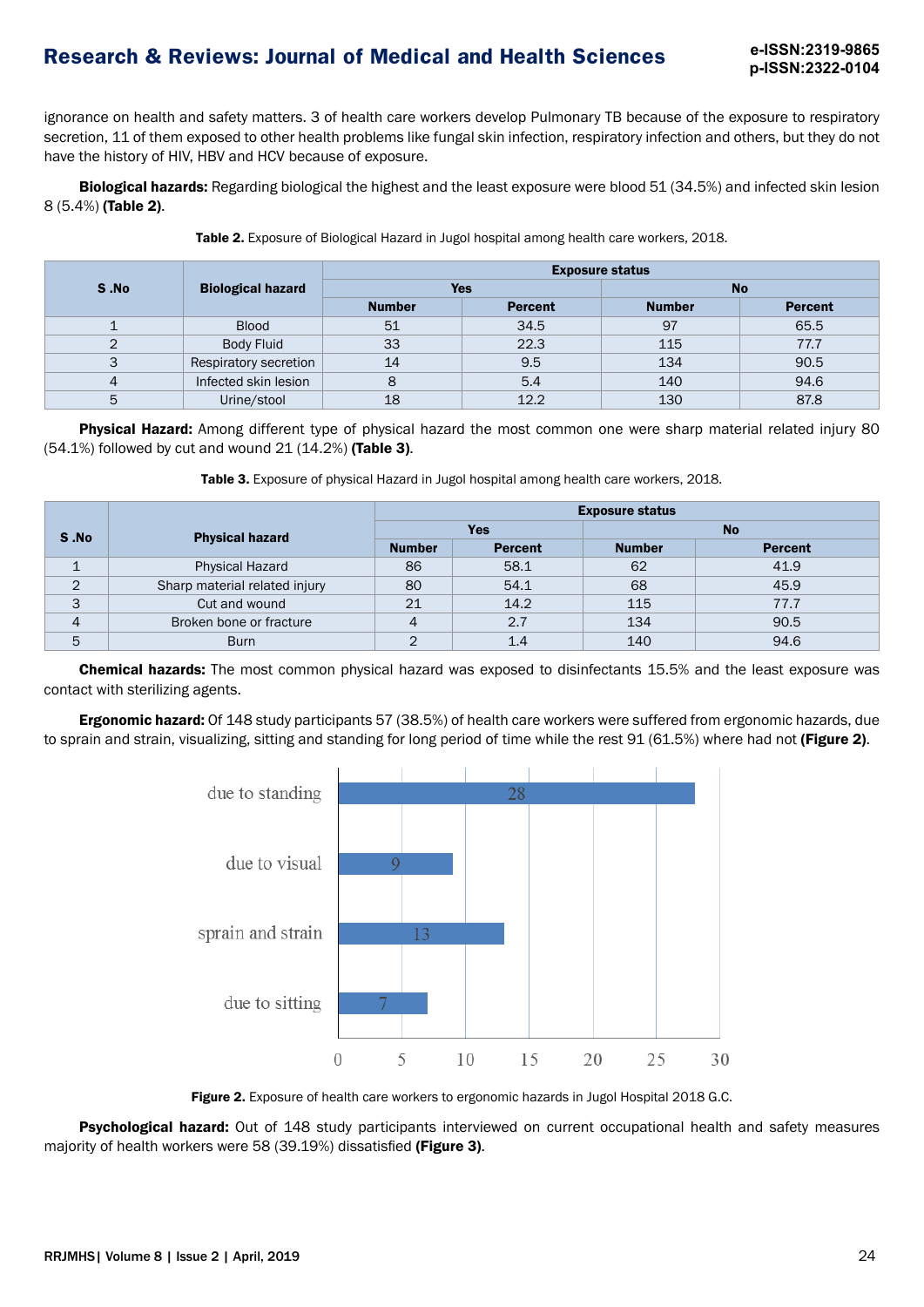

Figure 3. Occupational health and safety satisfaction of health care workers in Jugol hospital, 2018.

## **PERSONAL PRACTICES AND PERSONAL PROTECTIVE EQUIPMENTS USAGE**

Concerning personal practices of health care workers, Most of them do not wash their hands before and after visit of each patient. Almost half of the health care workers were eating habits at work place and they wear gown in rest room also. Majority of the health work 101 (68.2%) were wear gown while the least utilized personal protective materials were boots 12 (8.1%) (Table 4).

| <b>Table 4.</b> Personal practices and personal protective equipments usage of health care workers at Jugol hospital, 2018. |
|-----------------------------------------------------------------------------------------------------------------------------|
|                                                                                                                             |

| S. No          | <b>Health Workers Practice</b>                   | <b>Yes</b>    |                | <b>No</b>     |                |
|----------------|--------------------------------------------------|---------------|----------------|---------------|----------------|
|                |                                                  | <b>Number</b> | <b>Percent</b> | <b>Number</b> | <b>Percent</b> |
| $\mathbf{1}$   | Eating habit at work place                       | 73            | 49.4           | 75            | 50.6           |
| $\overline{2}$ | Washing hand before and after caring for patient | 39            | 26.4           | 109           | 73.6           |
| 3              | Wearing gown in rest rooms                       | 79            | 53.4           | 69            | 46.6           |
| $\overline{4}$ | Wearing gown in lounge rooms                     | 6             | 4.1            | 142           | 95.9           |
| 5              | Wearing gown at work place                       | 63            | 42.6           | 85            | 57.4           |
|                |                                                  | <b>Yes</b>    |                | <b>No</b>     |                |
|                | Personal protective usage                        | <b>Number</b> | <b>Percent</b> | <b>Number</b> | <b>Percent</b> |
| $\mathbf{1}$   | Cape                                             | 13            | 8.8            | 135           | 91.2           |
| $\overline{2}$ | Goggle                                           | 14            | 9.5            | 134           | 90.5           |
| 3              | <b>Mask</b>                                      | 45            | 30.4           | 103           | 69.6           |
| $\overline{4}$ | Gown                                             | 101           | 68.2           | 47            | 31.8           |
| 5              | Glove                                            | 90            | 60.8           | 58            | 39.2           |
| 6              | Apron                                            | 14            | 9.5            | 134           | 90.5           |
| $\overline{7}$ | <b>Boot</b>                                      | 12            | 8.1            | 136           | 91.9           |

## **DISCUSSION**

In this study the prevalence of physical hazards and ergonomic hazards were 58.1% and 34.5% which was nearly similar with research finding in Jimma University Medical Center which was physical hazards (57.6%) and ergonomic hazards (31.5%) [13]. But our finding is higher when compared with study conducted in Adiss Abebab which was Physical hazards 17.11% and Ergonomic hazards 24.58%. This difference might be due to difference in study area as well as work over load on the staffs in our study [14].

On this study large number of health care workers 80 (54.1%) reported as they had been exposed for needle stick injuries and nurses were the most frequent victims for needle stick/sharp object injuries. This finding was greater than the result found in study conducted on Army force Referral and teaching hospital, Addis Ababa and South nation nationalities and people region which was 26.6% and 32.4% had sustained needle stick injuries respectively [15]. This might be due to because not having training on occupation health and safety measures.

In this study 39 (26.4%) participants had experience of hand washing practice after end of their routine activities or following direct contact of patient all the time which was less than the study conducted at Addis Ababa (53.2%) [16]. This difference might be due to lack of availability of enough hand washing facility and water.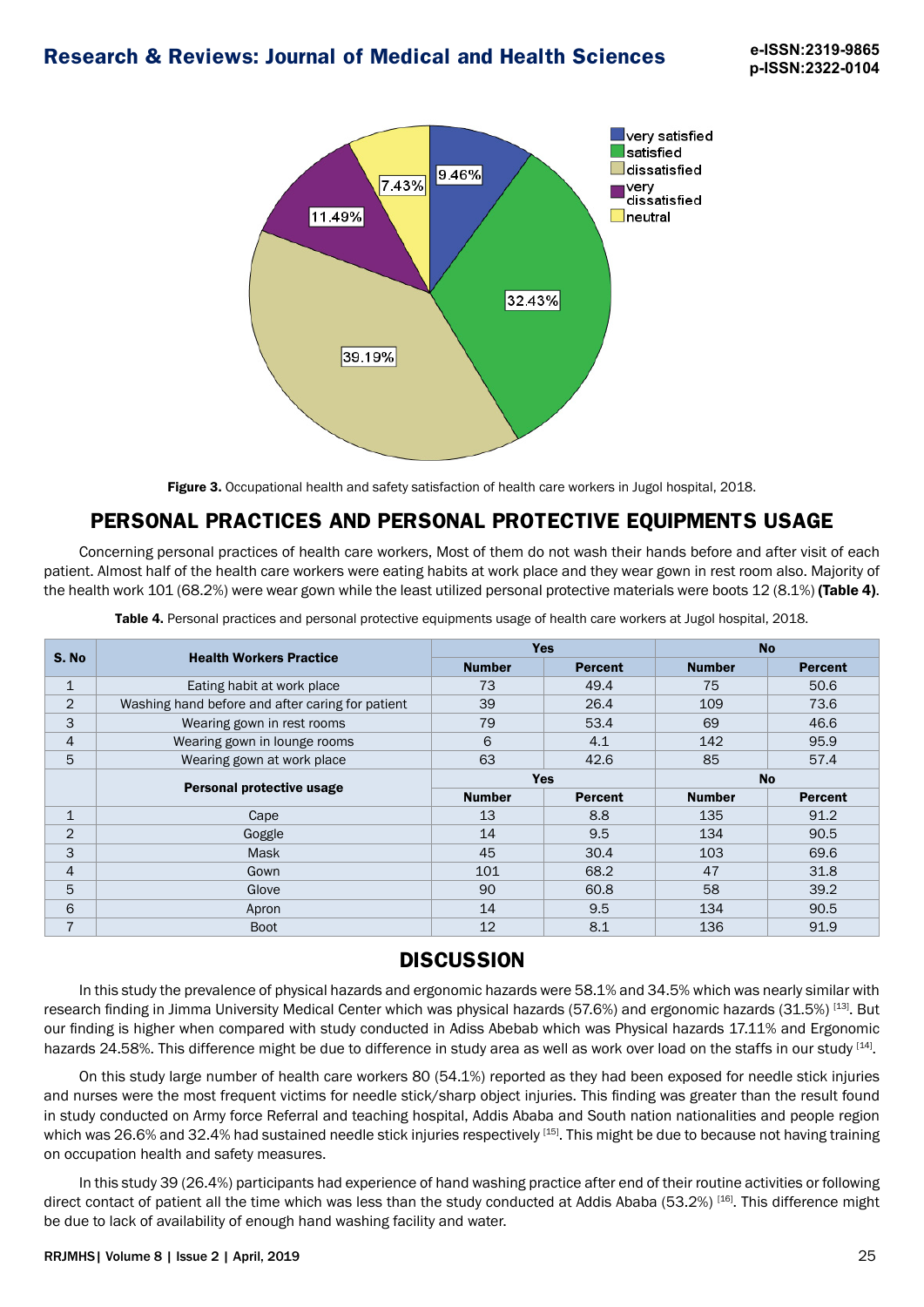### **CONCLUSION AND RECOMMENDATION**

In general, the study result showed that in Jugol Hospital Health care workers were exposed to different occupational hazards. Majority of the health workers were exposed for blood contact 51 (34.5%) Sharp material related injury 80 (54.1) and disinfectants, 13 (8.8%) splash. Almost half 58 (39.19%) of the respondent were not satisfied regarding organization occupational health and safety measures.

## **RECOMMENDATIONS**

#### Jugel hospital need to:

- To establish occupational health and safety committee.
- To provide infection prevention training.
- To reduce work load.
- To supply adequate amount of PPE.

#### Harari regional health office:

- To adopt occupational health and safety policy and disseminate.
- To employ health care workers to reduce work load.
- To provide training for health care workers and concerning bodies on occupational health and safety.
- To conduct further research on this topic.

### **STRENGTH OF THE STUDY**

The questioner was pretested on similar setting and a necessary modification was made.

The study was using combined both qualitative and quantitative methods.

## **LIMITATION OF THE STUDY**

The study was limited to Jugol Hospital only and the results cannot be generalized to all Harari hospitals and health services. As it was a cross sectional study it's impossible to make causal reference for population under investigation.

### **REFERENCES**

- 1. World Health Organization. International statistical classification of diseases and related health problems (ICD-10) in occupational health. 2016.
- 2. http://naco.gov.in/
- 3. http://naco.gov.in/hi/nacoevents/national-aids-control-organisationnaco-ministry-health-family-welfare-government-india
- 4. Manyele SV, et al. The status of occupational safety among health service providers in hospitals in Tanzania. Tanzania J Health Res 2008;10:159-165.
- 5. Nsubuga FM, et al. Needle stick injuries among nurses in sub-Saharan Africa. Trop Med Int Health 2005;10:773-781.
- 6. Jacobson N, et al. Occupational health complaint and adverse patient reactions as perceived by personal in public dentistry. 1991;19:155-159.
- 7. Ministry of health, disease prevention and control department. 2015.
- 8. Directive 93/88/EEC, European Economic Community on the protection of workers from risk related to exposure to the biological agents at work. 2013.
- 9. International Labor Organization. International Labor Standards on occupational safety and health 2016.
- 10. OSHA safer needle devices: Protecting health care workers, needle stick injuries 2012.
- 11. Benjamin O Alli. Fundamental principles of occupational health and safety 2012.
- 12. Federal civil service Agency Assessment of occupational safety and health in 36 federal governments. 2000.
- 13. Ayantu A. Assessment of occupational hazard and safety measures 2016.

RRJMHS| Volume 8 | Issue 2 | April, 2019